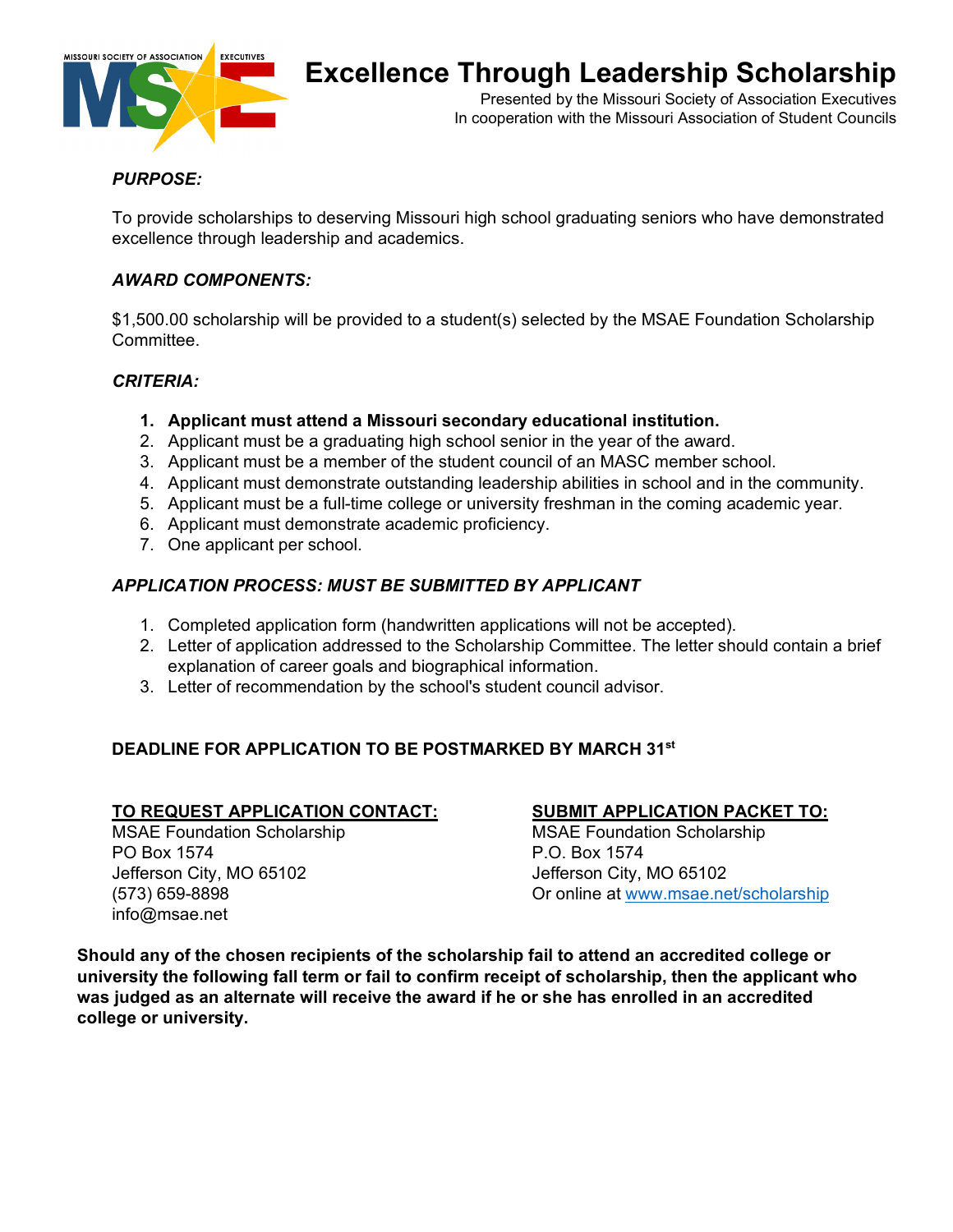# **Excellence Through Leadership Scholarship**

Presented by the Missouri Society of Association Executives In cooperation with the Missouri Association of Student Councils

#### **Student Application**

Please answer all of the following questions completely. (This form must be typed.)

### **Personal Information**

 $\overline{1}$ 

|                                                                                                                                                                                                                                      |           | Social Security # _______________________                                                                                                       |  |
|--------------------------------------------------------------------------------------------------------------------------------------------------------------------------------------------------------------------------------------|-----------|-------------------------------------------------------------------------------------------------------------------------------------------------|--|
|                                                                                                                                                                                                                                      |           |                                                                                                                                                 |  |
|                                                                                                                                                                                                                                      |           |                                                                                                                                                 |  |
|                                                                                                                                                                                                                                      |           |                                                                                                                                                 |  |
| Father's Name <u>experience and the set of the set of the set of the set of the set of the set of the set of the set of the set of the set of the set of the set of the set of the set of the set of the set of the set of the s</u> |           |                                                                                                                                                 |  |
|                                                                                                                                                                                                                                      |           |                                                                                                                                                 |  |
|                                                                                                                                                                                                                                      |           |                                                                                                                                                 |  |
| Mother's Name experience and the set of the set of the set of the set of the set of the set of the set of the set of the set of the set of the set of the set of the set of the set of the set of the set of the set of the se       |           |                                                                                                                                                 |  |
|                                                                                                                                                                                                                                      |           |                                                                                                                                                 |  |
|                                                                                                                                                                                                                                      |           |                                                                                                                                                 |  |
| <b>Educational Information</b>                                                                                                                                                                                                       |           |                                                                                                                                                 |  |
|                                                                                                                                                                                                                                      |           |                                                                                                                                                 |  |
| Cumulative grade point average ______________Class rank ______________ out of _________students.                                                                                                                                     |           |                                                                                                                                                 |  |
| Which Missouri College do you plan to attend ___________________________________                                                                                                                                                     |           |                                                                                                                                                 |  |
| Have you applied for admission<br>$\Box$ Yes                                                                                                                                                                                         | $\Box$ No | Have you been accepted? $\Box$ Yes $\Box$ No                                                                                                    |  |
|                                                                                                                                                                                                                                      |           |                                                                                                                                                 |  |
|                                                                                                                                                                                                                                      |           |                                                                                                                                                 |  |
|                                                                                                                                                                                                                                      |           | <u> 1989 - Johann Stoff, amerikansk politiker (d. 1989)</u><br>,我们也不会有什么。""我们的人,我们也不会有什么?""我们的人,我们也不会有什么?""我们的人,我们也不会有什么?""我们的人,我们也不会有什么?""我们的人 |  |
|                                                                                                                                                                                                                                      |           | <u> 1989 - Jan Barnett, fransk politik (d. 1989)</u>                                                                                            |  |